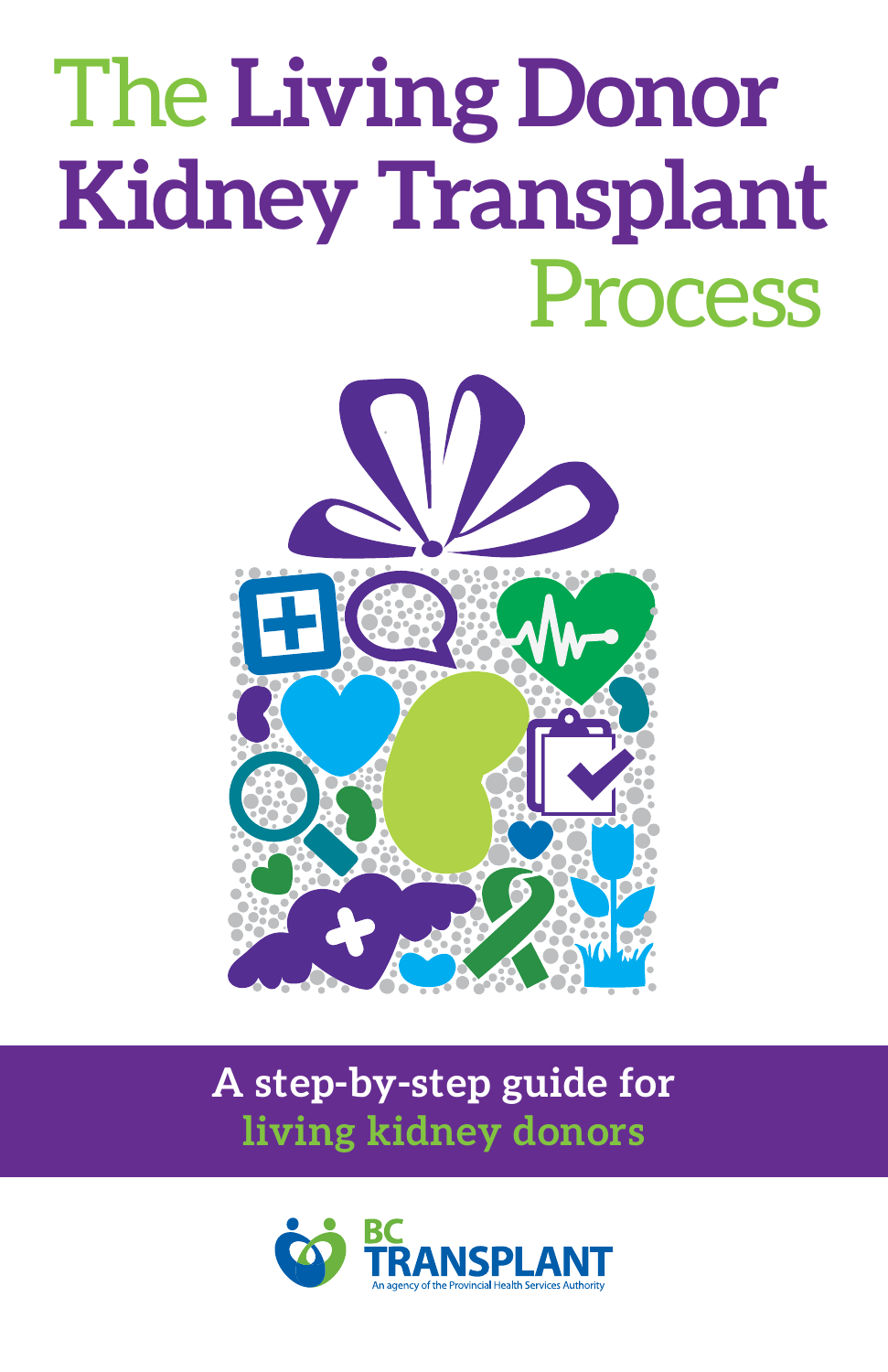# **Donor Criteria**

- • Donors live normal healthy lives with one kidney.
- • Donors must come forward voluntarily.
- • Donors must not be under any pressure or be forced to donate.
- Donors must be in good physical and emotional health, and be able to give informed consent for the transplant procedure.
- In BC, donors must be at least 19 years of age.
- There is no strict upper age limit for donors.
- • At any step in the process you can choose not to proceed.

There are many reasons why a transplant from a living donor may be the best option for a patient. Transplant outcomes are generally better with kidneys from living donors than for kidneys from deceased donors. Outcomes are best for patients who receive a transplant before needing to start dialysis. With careful planning, a patient can avoid the need for dialysis and go straight to transplant from a living donor. Living donor transplants can be arranged to optimize timing for both the donor and the recipient.

While living donors are often related to the organ recipient, they don't have to be. Living donors can be siblings, parents, children, or relatives. A donor can also be a friend, relative through marriage, co-worker or a member of the recipient's community.



*Bryn, kidney recipient*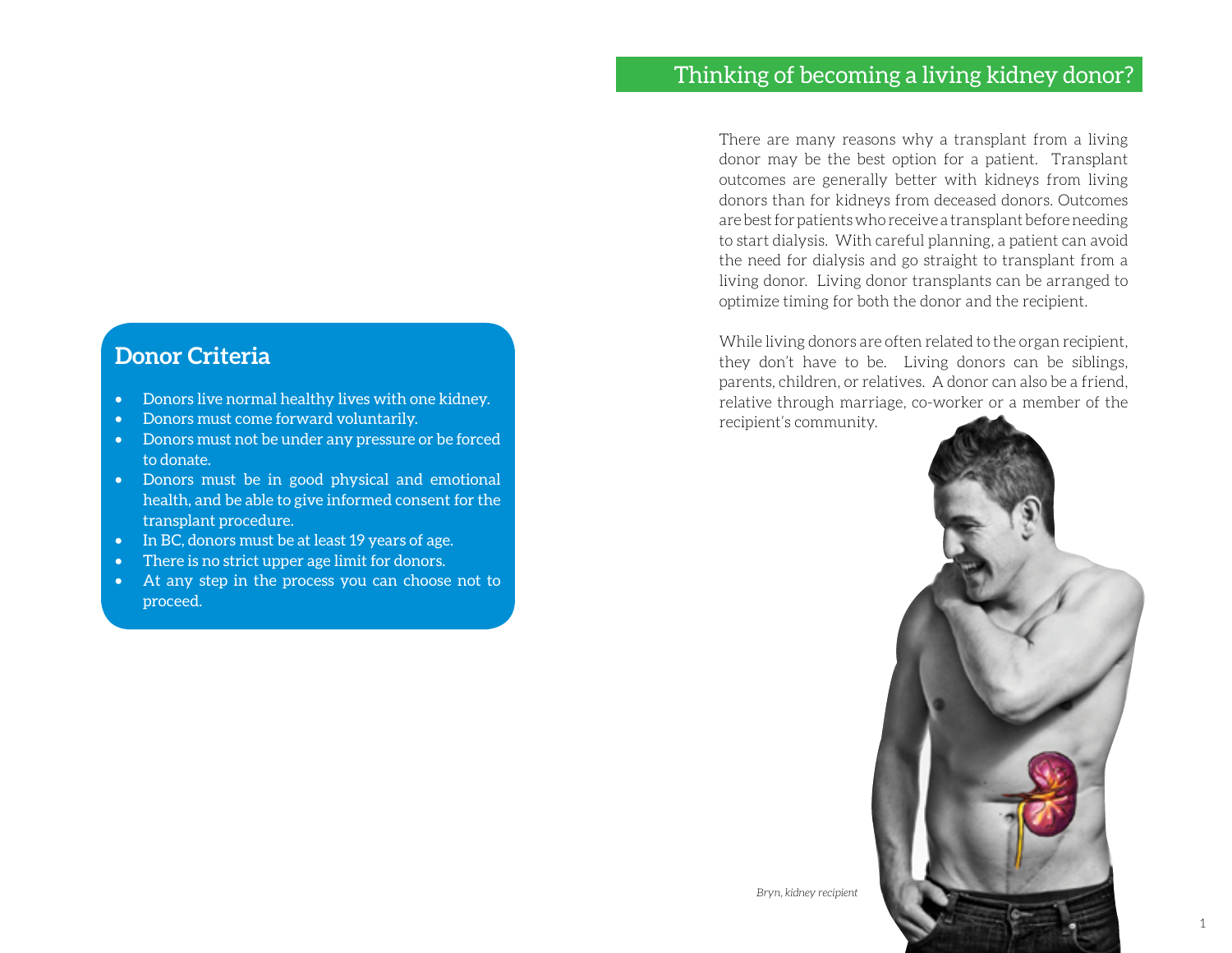# The Referral Process Getting Started







**Step 3: Transplant Team Evaluation and Medical Imaging**



# **Step 4: Surgery and Recovery**



The living donor evaluation process is designed to make sure you are healthy and that it is safe for you to donate. It is important that you don't feel pressured by others to donate, and that you make a well-informed decision. At any point along the way, you may decide not to proceed.



#### **STEP 1: PRE-SCREEN**

As a prospective donor, you can begin the process by calling Pre-Transplant Services at Vancouver General Hospital or St. Paul's Hospital. You can find contact information for these centres on the back of this brochure or by visiting [www.transplant.bc.ca](http://www.transplant.bc.ca).

You will need to complete a medical and social history questionnaire. If there are no immediate concerns, the nurse coordinator will arrange for a blood type and cross match test to check for compatibility between you and the recipient.

#### **What if I am not a match for my recipient?**

If you and your recipient do not directly match, a paired exchange may be considered. The Living Donor Paired Exchange Program enables incompatible donor and recipient pairs to proceed with the transplant by exchanging kidneys with another incompatible pair. Non-directed or anonymous donors can also be part of this program.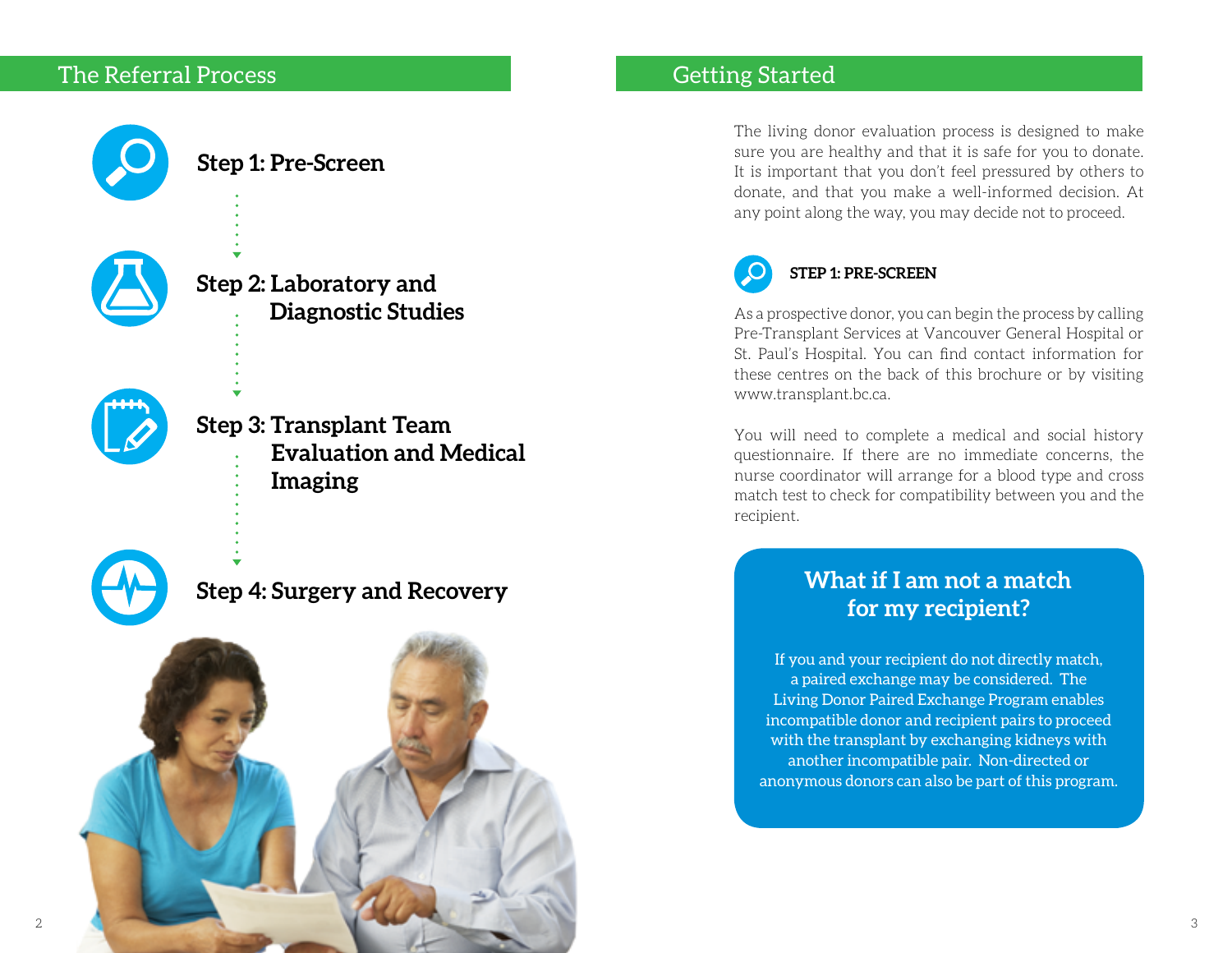#### **Is it better to be related to the donor?**

No. The risk of rejection from a non-related living donor is low. The risk is equally low whether the donor is related or not.



#### **STEP 2: LABORATORY AND DIAGNOSTIC STUDIES**

You will need to do a number of tests to ensure it is safe for you to donate. Some tests may be done through your family doctor, and most can be done close to your home or work place, even if you live outside of the province.

Women need to schedule an appointment with their family doctor for a mammogram and Pap smear.



#### **STEP 3: TRANSPLANT TEAM EVALUATION AND MEDICAL IMAGING**

If the results of the laboratory and diagnostic testing are within normal range, and you decide you want to proceed, your next step is to meet the members of the transplant team in Vancouver. This visit usually happens over two days as there are many people to meet with and several medical imaging procedures that need to be performed. The transplant team includes a nurse coordinator, social worker, psychologist, transplant nephrologist and transplant surgeon. Medical imaging procedures include a nuclear renogram, ultrasound and CT angiogram.

Once all the evaluations and testing are completed, the transplant team will determine if you are a suitable donor. The results of your evaluation are confidential and are not shared with the recipient. Once you know the decision of the transplant team, you can decide if you would like to proceed.

If for any reason it is determined that you are not suitable as a living donor, the recipient will be told by the transplant team. Specific reasons for turning down a donor are not disclosed unless permission is granted.

### **What's the purpose of the twoday evaluation?**

These appointments help us to make sure donation is safe for the donor and provide an opportunity to discuss the benefits and risks of donation. This will help you, as a potential donor, to make an informed decision.

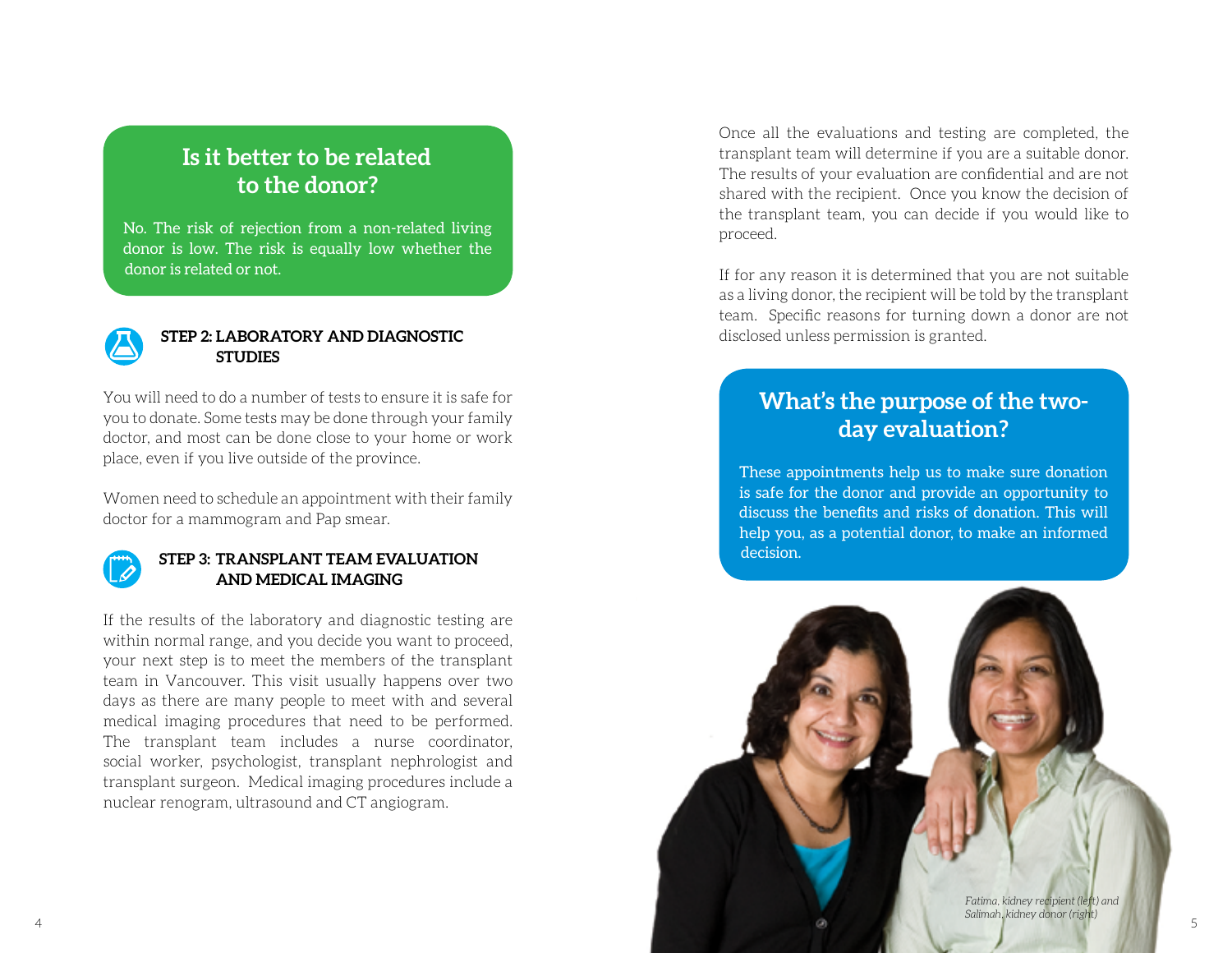

#### **STEP 4: SURGERY AND RECOVERY**

Choosing a surgical date usually requires discussions between the donor, recipient, surgeons, physicians, social workers and transplant coordinators.

As the surgery date draws near, both you and the recipient will need to update some of the matching tests and other blood tests.

Surgical procedures have advanced, and in most cases our transplant surgeons are able to use minimally invasive (laparoscopic) surgery.

# **What's the recovery time after surgery?**

Donors usually spend 2-4 nights in the hospital and require between 4-12 weeks of additional recovery time. Donors from out of town should expect to stay in Vancouver for about a week after surgery.

Following surgery and throughout your life, you will require routine monitoring to make sure you stay healthy living with one kidney.

#### **Who donates?**

Donations most frequently are between people who know each other because they are relatives, friends or affiliated through religious or social groups.

#### **What are the risks of donating a kidney?**

Donating a kidney is major surgery. The risks include the possibility of infection, allergic reaction to general anesthesia, pneumonia, and the formation of a blood clot. The risk of dying from donating a kidney is 0.03%. The risk of serious complications is about 1-2%. Donors commonly have post-operative incision discomfort, constipation, abdominal discomfort, and nausea for the first week or two following surgery.

# **What if I decide I don't want to go through with the surgery?**

It is important not to feel pressured by others to donate, and to make a well-informed decision. If at any time a potential donor decides not to proceed with donation, the donor assessment team will help notify all parties involved.

#### **Financial Considerations**

The medical costs associated with donor assessment and transplant surgery are covered if you are a Canadian resident. Donors from outside the country are also covered for assessment and surgery if it is done in Canada. Donors from outside the country who complete testing in their own country will have to pay upfront for the tests. The transplant centres may be able to reimburse some costs incurred, but this is not guaranteed.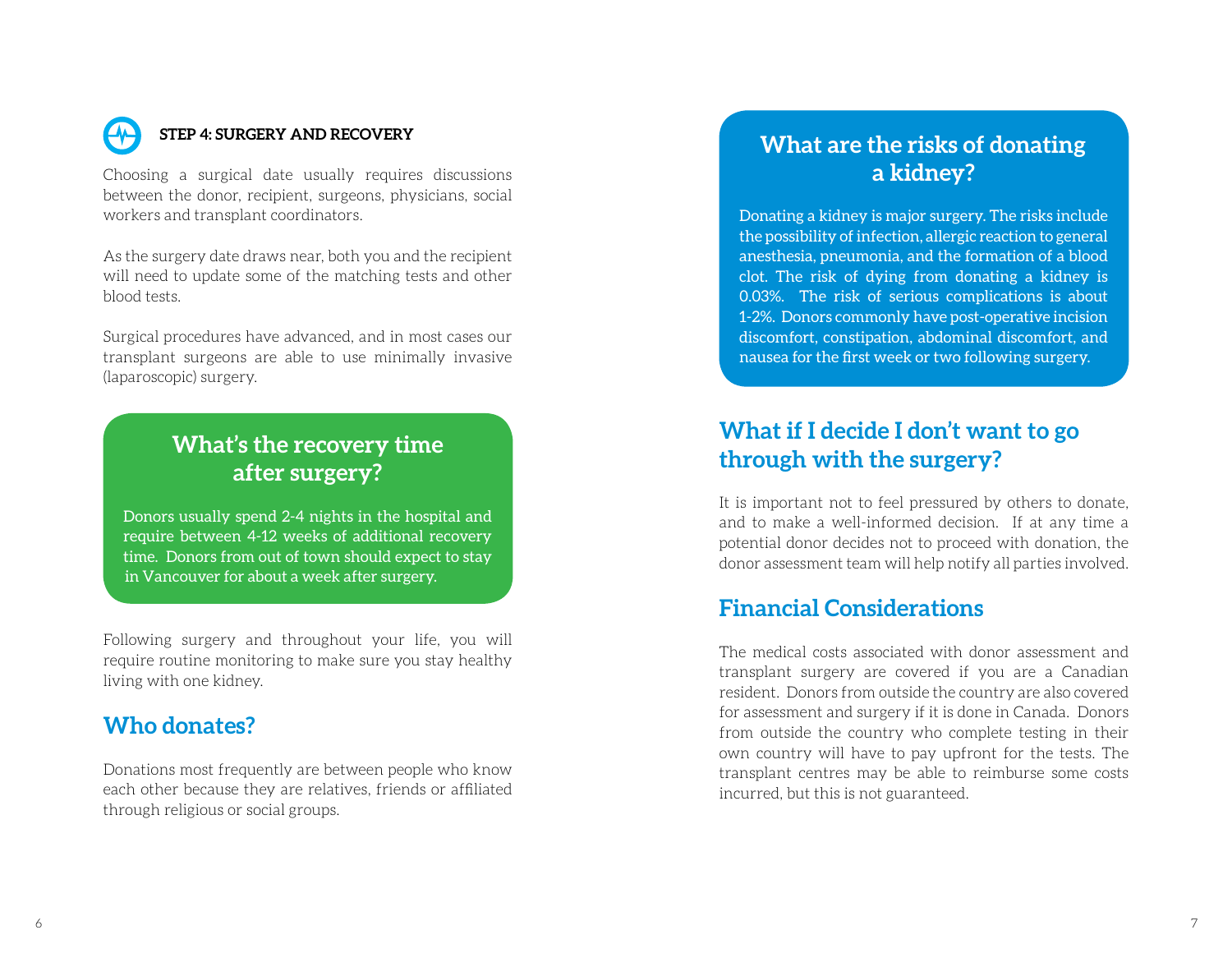#### **The Odds Are Good**

About 88% of kidney recipients who receive an organ from a non-related donor live five years or longer with their transplant.

You should investigate your health insurance plans before committing to the surgery. If you have banked sick time or short-term disability benefits through work you may qualify for sick benefits as described by the plan. If you have no sick benefits through work, but have made contributions to the unemployment insurance program, you should be eligible to receive up to 15 weeks of employment insurance benefits provided you meet the number of qualifying hours of work in the past year. In situations where you have no sick benefits through work or do not qualify for medical unemployment insurance, an application for loss of income subsidy benefits can be made through the Living Organ Donor Expense Reimbursement Program.

# **The Living Organ Donor Expense Reimbursement Program (LODERP)**

The Living Organ Donor Expense Reimbursement Program may provide some financial assistance to living kidney donors to help cover the cost of travel, parking and accommodation during the team evaluation stage and the costs of travel, parking, accommodation, meals and loss of income at the time of surgery. The LODERP is administered through The Kidney Foundation of Canada, BC Branch (www.kidney.ca/BC/LODERP). Eligibility for LODERP will be discussed during your assessment.

The LODERP does not cover the costs of BC Ferries; however, the provincial Travel Assistance Program (TAPS) offers free travel on BC Ferries and discounted air travel when authorized by a doctor to those with a BC CareCard. These forms can be obtained from your transplant coordinator or your family doctor.

# **Need more information?**

#### **St. Paul's Hospital Living Donor Program**

Unit 6A, 6th Floor, Providence Building 1081 Burrard Street Vancouver, BC V6Z 1Y6 Phone: 604-806-9027 Fax: 604-806-9658 Toll Free: 1-877-922-9822 [donornurse@providencehealth.bc.ca](mailto:donornurse%40providencehealth.bc.ca?subject=query%20from%20info%20booklet) [recipientnurse@providencehealth.bc.ca](mailto:recipientnurse%40providencehealth.bc.ca?subject=Query%20from%20BCT%20info%20booklet) [www.providencehealthcare.org](http://www.providencehealthcare.org           ) 

#### **Vancouver General Hospital Living Donor Program**

5th Floor, Gordon and Leslie Diamond Health Care Centre 2775 Laurel Street Vancouver, BC V5Z 1M9 Phone: 604-875-5182 Fax: 604-875-5236 Toll Free: 1-855-875-5182 [www.vch.ca](http://www.vch.ca     ) 

#### **BC Children's Hospital Renal Transplant Program**

K4-172 4480 Oak St. Vancouver, BC V6H 3V4 Phone: 604-875-3613 Fax: 604-875-2943

#### **Other Resources**

**BC Transplant**  [www.transplant.bc.ca](http://www.transplant.bc.ca)

**Living Organ Donor Expense Reimbursement Program (LODERP)** [www.kidney.ca/BC/LODERP](http://www.kidney.ca/BC/LODERP )